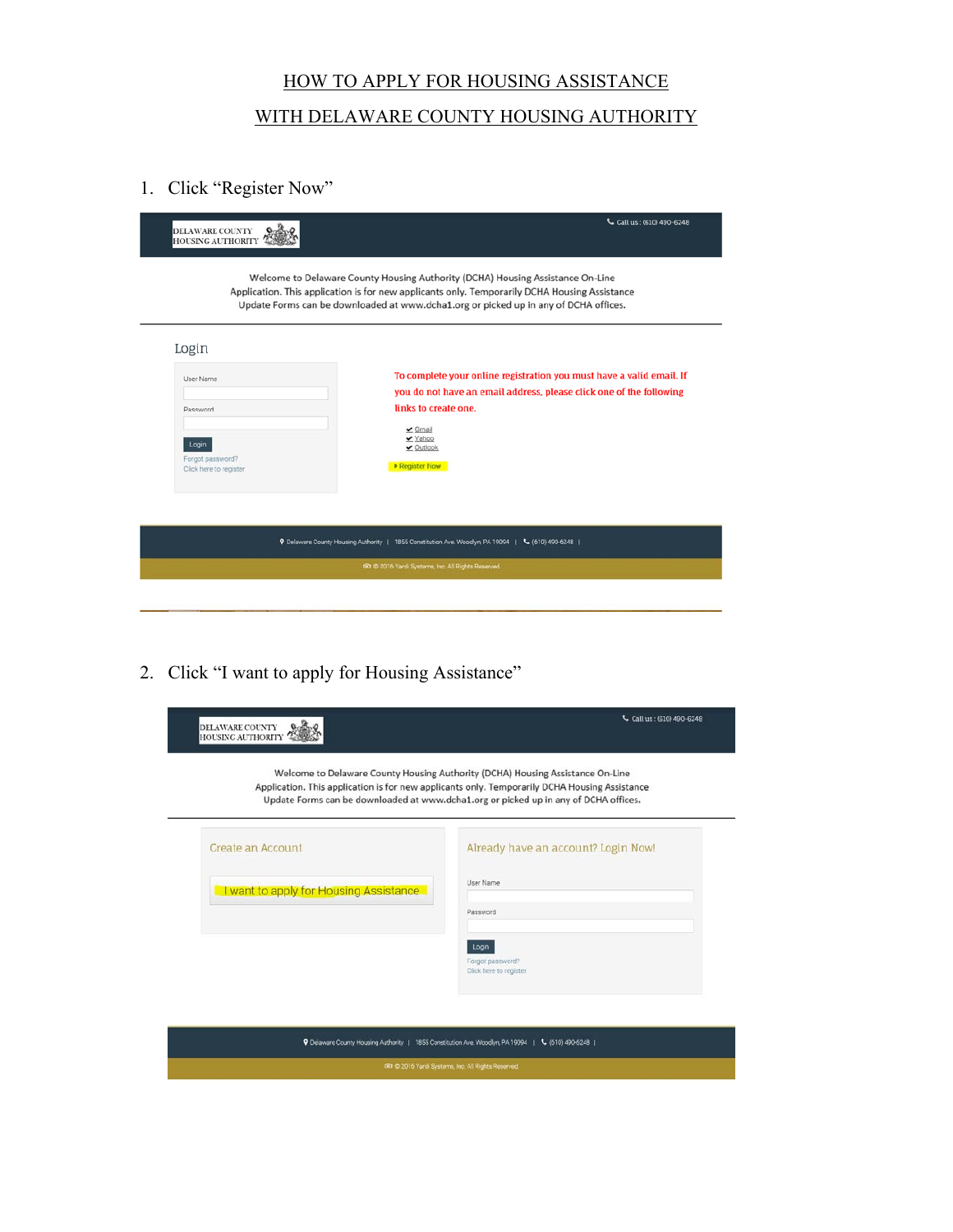3. Click "I do not have a registration code"

| DELAWARE COUNTY<br>HOUSING AUTHORITY                                           | Welcome to Delaware County Housing Authority (DCHA) Housing Assistance On-Line<br>Application. This application is for new applicants only. Temporarily DCHA Housing Assistance<br>Update Forms can be downloaded at www.dcha1.org or picked up in any of DCHA offices. |
|--------------------------------------------------------------------------------|-------------------------------------------------------------------------------------------------------------------------------------------------------------------------------------------------------------------------------------------------------------------------|
| <b>Create an Account</b>                                                       | Already have an account? Login Now!                                                                                                                                                                                                                                     |
| I have a registration code                                                     | User Name                                                                                                                                                                                                                                                               |
| I do NOT have a registration code                                              | Password<br>Login<br>Forgot password?<br>Click here to register                                                                                                                                                                                                         |
| P Delaware County Housing Authority   1855 Constitution Ave. Woodlyn, PA 19094 | $C$ (610) 490-6248                                                                                                                                                                                                                                                      |

4. Enter the required information to Create your Account:

## **\*\* YOU WILL RECEIVE AN EMAIL AT THIS POINT SAYING THAT YOU ARE REGISTERED AND THAT YOUR APPLICATION HAS BEEN STARTED\*\***

- 5. Select your Language of preference, Hit Save and Continue.
- 6. Read our Welcome Message, and hit Save and Continue.
- 7. Enter your contact information and hit Save and Continue.

| DELAWARE COUNTY Q                                                                                           |                    |                                                                                |                         | Welcome to Delaware County Housing Authority (DCHA) Housing Assistance On-Line                                                                                                        | L Call us : 05101-490-6248 |
|-------------------------------------------------------------------------------------------------------------|--------------------|--------------------------------------------------------------------------------|-------------------------|---------------------------------------------------------------------------------------------------------------------------------------------------------------------------------------|----------------------------|
|                                                                                                             |                    |                                                                                |                         | Application. This application is for new applicants only. Temporarily DCHA Housing Assistance<br>Update Forms can be downloaded at www.dcha1.org or picked up in any of DCHA offices. |                            |
|                                                                                                             |                    |                                                                                |                         | Welcome, Test Test @ My Applications & Dertifications & My Profile @ Logout                                                                                                           |                            |
| My Application                                                                                              | 13% Complete       |                                                                                |                         |                                                                                                                                                                                       |                            |
| Language Selection<br>Instructions<br><b>Contact Details</b><br>Head of Household                           |                    | Enter your contact information<br>Please enter your contact information below. |                         |                                                                                                                                                                                       |                            |
| Household Information<br><b>Waiting List</b><br><b>Preferences</b><br>Summary<br><b>Confirmation Humber</b> | First Name*        | Test                                                                           |                         |                                                                                                                                                                                       |                            |
|                                                                                                             | M                  |                                                                                |                         |                                                                                                                                                                                       |                            |
|                                                                                                             | Last Name*         | Test                                                                           |                         |                                                                                                                                                                                       |                            |
|                                                                                                             | SSN <sup>+</sup>   | 999-99-9999                                                                    |                         |                                                                                                                                                                                       |                            |
|                                                                                                             | Address*           | 1855 constitution ave                                                          |                         |                                                                                                                                                                                       |                            |
|                                                                                                             | City <sup>4</sup>  | weedlyn                                                                        |                         |                                                                                                                                                                                       |                            |
|                                                                                                             | State <sup>+</sup> | Pá                                                                             | $\overline{\mathbf{v}}$ |                                                                                                                                                                                       |                            |
|                                                                                                             | Zio <sup>n</sup>   | 19094                                                                          |                         |                                                                                                                                                                                       |                            |
|                                                                                                             | Eimailt            | studiot@b@outlook.com                                                          |                         |                                                                                                                                                                                       |                            |
|                                                                                                             | Office             | (655) 655-5555                                                                 |                         |                                                                                                                                                                                       |                            |
|                                                                                                             | <b>Home</b>        | (610) 490-6208                                                                 |                         |                                                                                                                                                                                       |                            |
|                                                                                                             | Fax                | (555) 555-5555                                                                 |                         |                                                                                                                                                                                       |                            |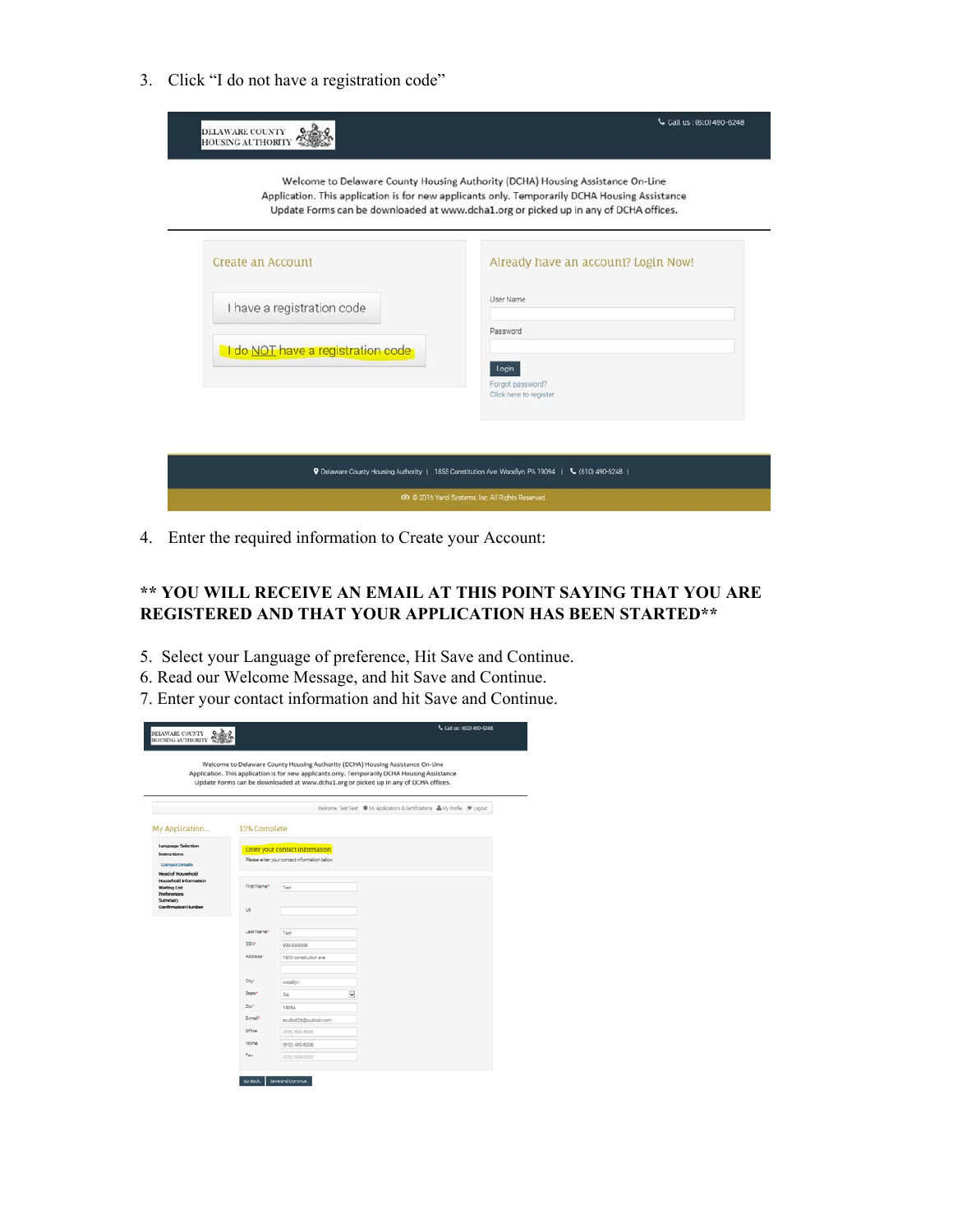The next session will be information pertaining to the Head of Household.

8. Enter you Date of Birth (mm/dd/yyyy format) and any additional information you would like to provide. Hit Save and Continue.

9. Enter any Demographic Information that you would like to provide. Hit Save and Continue.

10. Review how we determine bedroom sizes, hit Save and Continue.

11. Enter any information for your spouse or co-head of household, and hit Save and Continue.

12. List your total annual income for your family, and detail your family composition, hit Save and Continue.

| Annual Income*<br><b>Family Members</b> |              |                |                                  |
|-----------------------------------------|--------------|----------------|----------------------------------|
|                                         | Male         | Female         | <b>Total</b>                     |
| Head of Household                       |              |                | $\mathbbm{1}$                    |
| Spouse/Co-head                          |              |                | $\circ$                          |
| # of Other Adults                       | $\mathbf{1}$ |                | $\mathbf{1}$                     |
| # of Students 18+ Years Old             |              |                | $\Box$                           |
| # of Youth < 18 Years Old               |              | $\overline{2}$ | $\overline{3}$                   |
| # of Foster Children                    |              |                | $\begin{array}{c} 0 \end{array}$ |
| # of Live-in Aides                      |              |                | $\Omega$                         |
| # of People in Household                |              |                | $\overline{5}$                   |

In this break down, the example family consists of A Mom, Dad, Son and two Daughters.

13. Enter any Accessibility Needs your family may have. and hit Save and Continue.

14. Enter any Special Needs your family may have and hit Save and Continue.

15. Enter any Additional Details for your family and hit Save and Continue.

| .                              |                      |
|--------------------------------|----------------------|
| Additional Details             |                      |
|                                |                      |
| Zip Code of Employer*          |                      |
| Income Source Type*            | $\blacktriangledown$ |
| Primary Language*              |                      |
| Domestic Abuse w\PFA*          | $\blacktriangledown$ |
| Are you a Veteran?*            | $\vee$               |
|                                |                      |
|                                |                      |
| Save and Continue.<br>Go Back. |                      |

69% Complete

If you are not employed, please put N/A in the zip code box.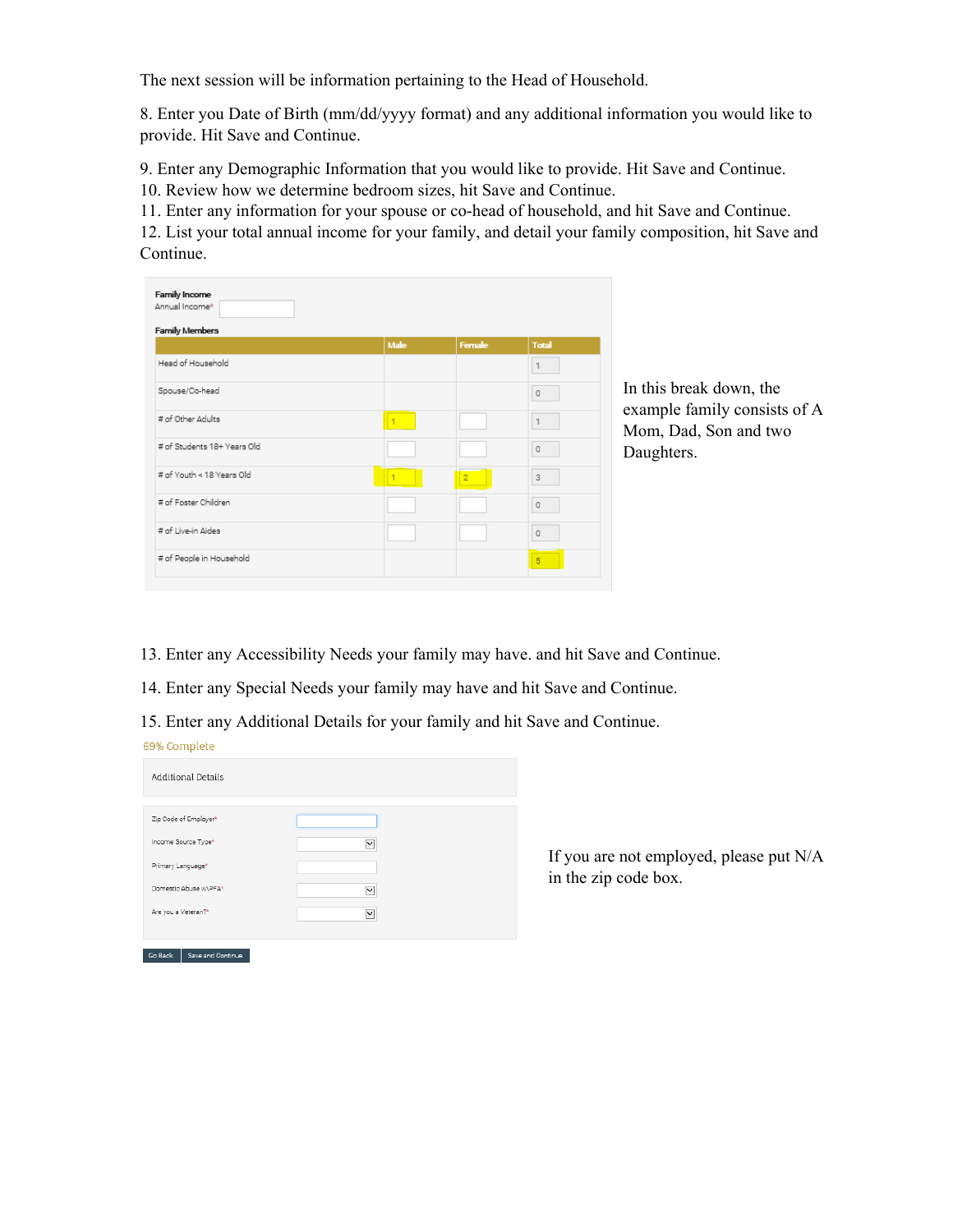16. Review your waiting list options, and select your housing options. Be sure to check the description to make sure your family can be accommodated in the property you are applying for and hit Save and Continue.

| Select | <b>Waiting list</b>                                | Description                                                                                                                                                                                                                                                                                                                                                                                                                                  | Status/Raasci |
|--------|----------------------------------------------------|----------------------------------------------------------------------------------------------------------------------------------------------------------------------------------------------------------------------------------------------------------------------------------------------------------------------------------------------------------------------------------------------------------------------------------------------|---------------|
| $\Box$ | <b>HIGHLAND</b><br><b>HOMES</b>                    | 50 1,2 and 3 bedroom duplex town homes located in Wayne PA. Each<br>unit includes a full beth, washer, dryer hook up, range refrigerator,<br>dishwashers and central air-conditioning. 2nd floor units have a 2nd or<br>3rd bedroom on the third level and have 2 full beths.                                                                                                                                                                |               |
| $\Box$ | KINDER PARK<br><b>HOMES</b>                        | 154 home community located in Ridley Twg./Nether Providence, PA.<br>Homes consist of 1,2 and 3 badrooms, accessible /hearing and visual<br>homes are available. Unit amenities are range, refrigerator, dishwasher,<br>washer , dryer central air conditioning.                                                                                                                                                                              |               |
| $\Box$ | <b>BING</b><br>CHOICE<br><b>VOUCHER</b><br>PROGRAM | Housing Choice Voucher Program (Section B)- tenant based rental<br>assistance program. Clients find and rent privately owned rental units.                                                                                                                                                                                                                                                                                                   |               |
| □      | CALCON<br>GARDENS<br><b>HOMES</b>                  | 50 home community located in Sharon Hill, PA, consisting of 3<br>bedroom town homes. Each unit features a kitchen, dining room, 1 1/2<br>baths, basement with washer/dryer hook up, range, refrigerator,<br>dishwasher, central air-conditioning                                                                                                                                                                                             |               |
| $\Box$ | KINDER PARK<br><b>APARTMENTS</b>                   | 160 unit 3 building apartment complex specifically designed for seniors.<br>and persons with disabilities located in Ridley Township, PA. The<br>buildings are air conditioned, secure and are accessed by individual key<br>cards. Coin operated laundry facilities in each building. An on-site<br>Senior Center is provided for Seniors and disabled residents where a<br>hot lunch is served 3 days a week and activities are scheduled. |               |
| □      | SINGLE HOUSING<br>CHOICE<br><b>VOUCHER</b>         | Housing Choice Voucher Program (Section 8)-tenant based rental<br>assistance program. Clients find and rent privately owned rental units.<br>This list is for those who are applying and are a single person living<br>alone or intending to live alone with no dependents or other family<br>mambers and not disabled or elderly.                                                                                                           |               |
| $\Box$ | <b>PARKVIEW</b><br><b>HOMES</b>                    | 128 home community located in Upland, PA, consisting of 2,3,4 and 5<br>bedrooms including and number of accessible/hearing & visual homes.<br>The homes in this development feature dishweshers, wesher/dryer<br>hook ups, range, refrigerators, 1 1/2 beths, central air-conditioning. 4<br>and 5 bedroom units have a family room off of the kitchen and a<br>separate dining room.                                                        |               |
| $\Box$ | DARBY HOMES                                        | Each home is located among privately owned homes and consists of 3<br>bedrooms with a kitchan, dining area, living room, full bath and<br>basement, range and refrigerator are included.                                                                                                                                                                                                                                                     |               |
| $\Box$ | FAIRGROUND<br><b>HOMES</b>                         | 215 home community located in Chester Township PA. Homes consist<br>of 1,2 and 3 badrooms including a number of accessible units. Homes<br>are equipped with range, refrigerator, dishwasher, and central air-<br>conditioning.                                                                                                                                                                                                              |               |
| □      | LINCOLN PARK<br><b>HOMES</b>                       | 35-2 bedroom homes located in Sharon Hill, PA Each home is located<br>among privately owned homes. Homes each have a kitchen with range<br>and refrigerator, dining area, living room, full bath, basement with<br>washar/dryer hook up.                                                                                                                                                                                                     |               |
| □      | GREENHILL<br>COURT APTS                            | 46 unit apartment complex located in Sharon Hill, PA, consisting of 1<br>and 2 bedroom garden apartments. Each apartment features a kitchen,<br>dining area, living room and full bath with range and refrigerator<br>included. A coin operated laundry room is on site.                                                                                                                                                                     |               |
| □      | <b>NETHER</b><br>PROVIDENCE<br><b>HOMES</b>        | Mixture of 8, 2 to 4 bedroom twins and singles located in Nether<br>Providence/South Media, PA. Homes are equipped with range,<br>refrigerator, washer/dryer hook ups, eat in kitchen and living room.                                                                                                                                                                                                                                       |               |
| □      | DEVELOP CORP<br><b>HOMES</b>                       | 29 Delaware County Housing Development Corporation (DCHDC)<br>owned rental units ranging from 1 to 3 bedroom homes/agertments.<br>Units are located in Marcus Hook, Toby farms and Darby, PA. Tenant<br>gays full rant and utilities.                                                                                                                                                                                                        |               |
| □      | WAIT                                               |                                                                                                                                                                                                                                                                                                                                                                                                                                              |               |